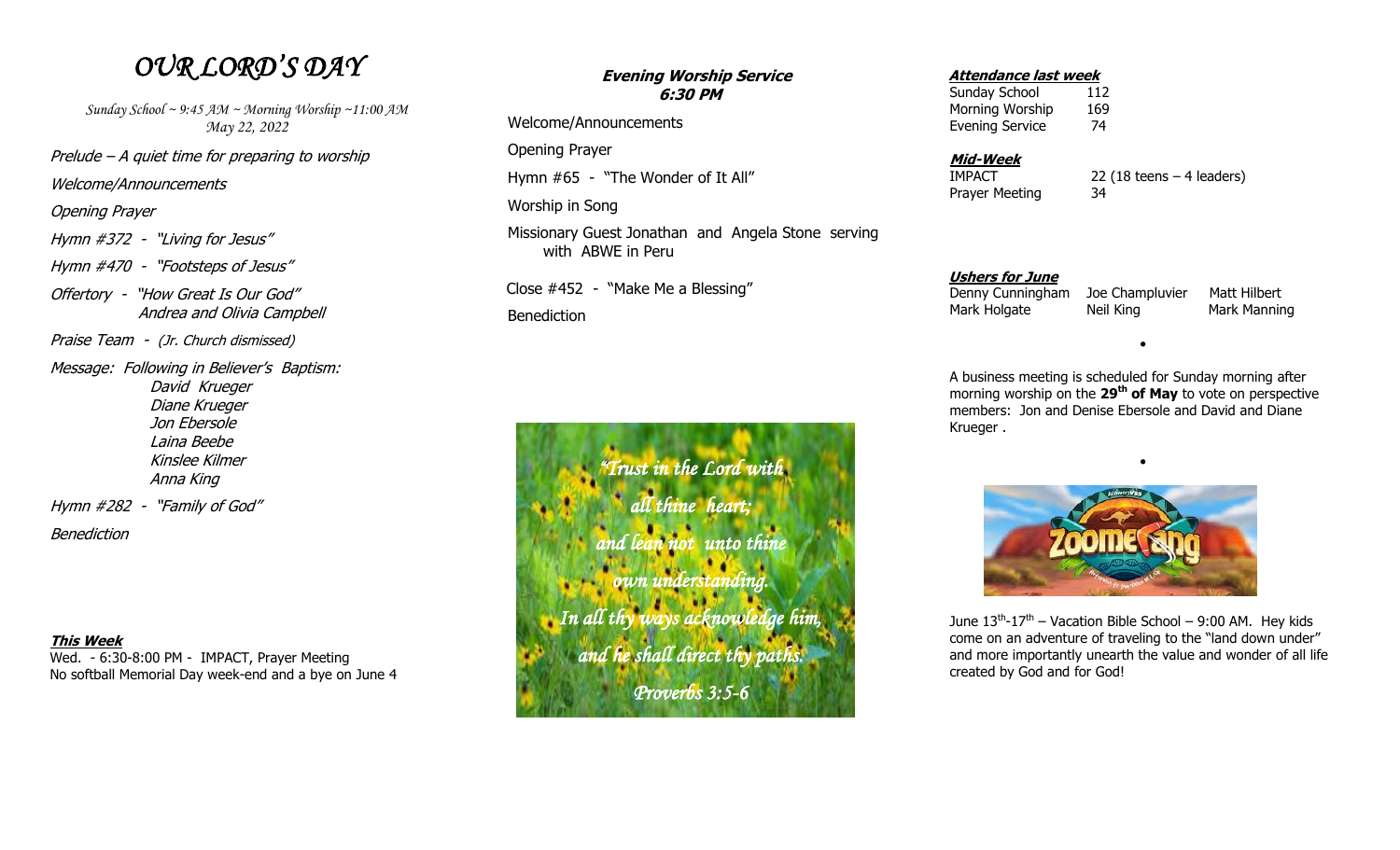## *Sunday Morning*

We have a Sunday School class just for you

*Sunday School* ~~ *9:45 AM* Nursery through twelfth grade

*Adult Bible Fellowship* ~~ *9:45 AM*  Ladies Bible Study Men's Bible Study Mixed Adults

*Morning Worship ~~ 11:00 AM*

*Sunday Evening ~~ 6:30 PM*

*Mid-Week - Wednesday*  We have worship opportunities for all ages.

| IMPACT                | $\sim \sim$  | $6:30-8:00$ PM |
|-----------------------|--------------|----------------|
| <b>Prayer Meeting</b> | $\sim\!\sim$ | $6:30-8:00$ PM |

| <u>Notes</u> |
|--------------|
|              |
|              |
|              |
|              |
|              |
|              |
|              |
|              |
|              |
|              |
|              |
|              |
|              |
|              |
|              |
|              |
|              |
|              |
|              |
|              |
|              |
|              |
|              |
|              |
|              |
|              |
|              |
|              |
|              |
|              |
|              |
|              |
|              |
|              |
|              |
|              |
|              |
|              |
|              |
|              |
|              |
|              |
|              |

E -mail – braintrimbaptistchurch@ **g**mail.com Website: [www.braintrimbaptistchurch.com](http://www.braintrimbaptistchurch.org/) Church – 570 -869 -1350 Fax Number - 570 - 869 -2656

 *Welcome to Braintrim Baptist Church Loving God and neighbor since 1794 Rev. Joseph N. Kilmer Sr. Pastor*

> $\frac{1}{2}$  *Rev. Richard Hatch Associate/Youth Pastor*

 Leviticus 26:4 "Then I will give you rain in due Season, and the land shall yield Her increase, and the trees of the Field shall yield their fruit."